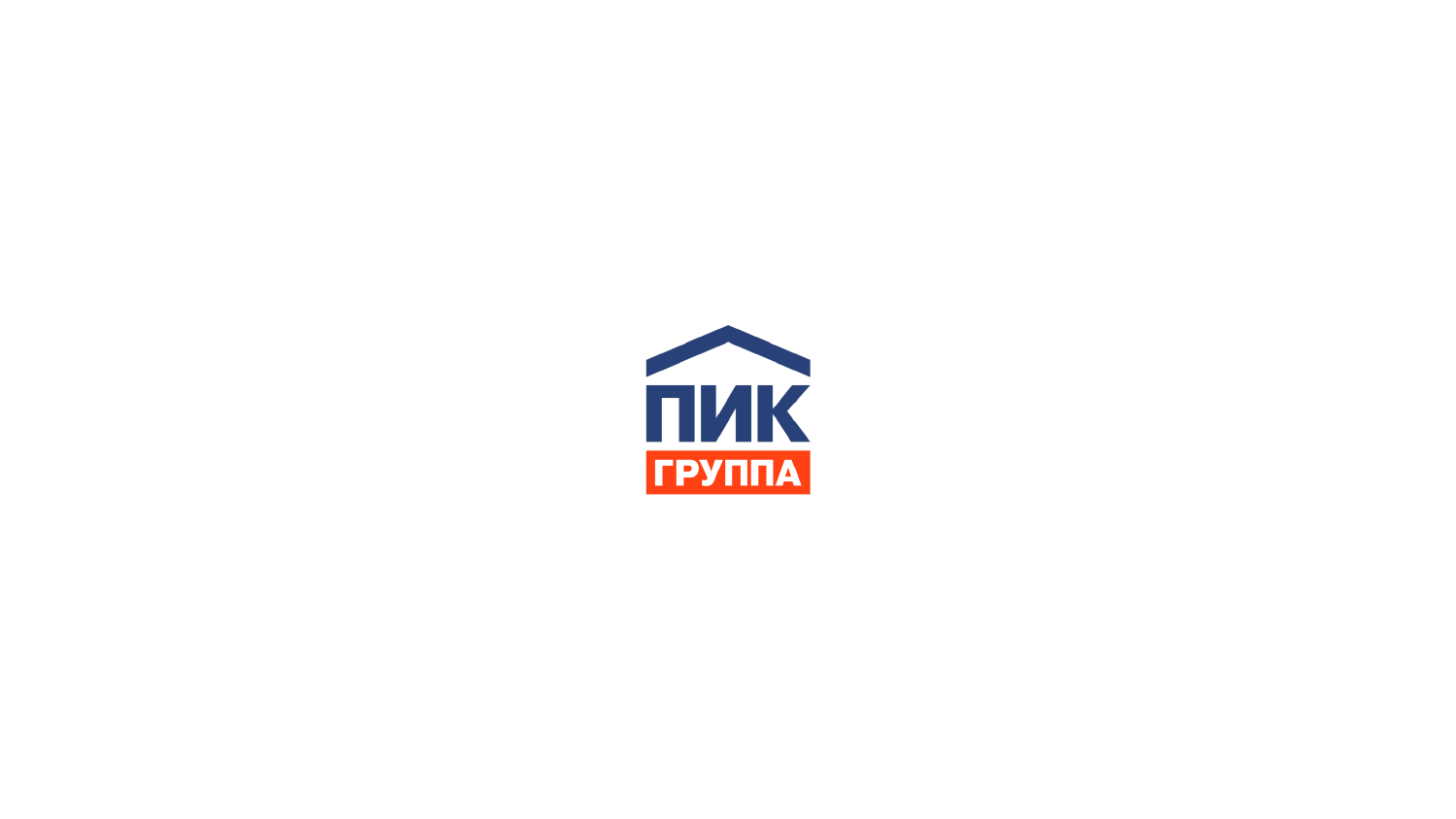# PIK 2017

PIK Group dividend policy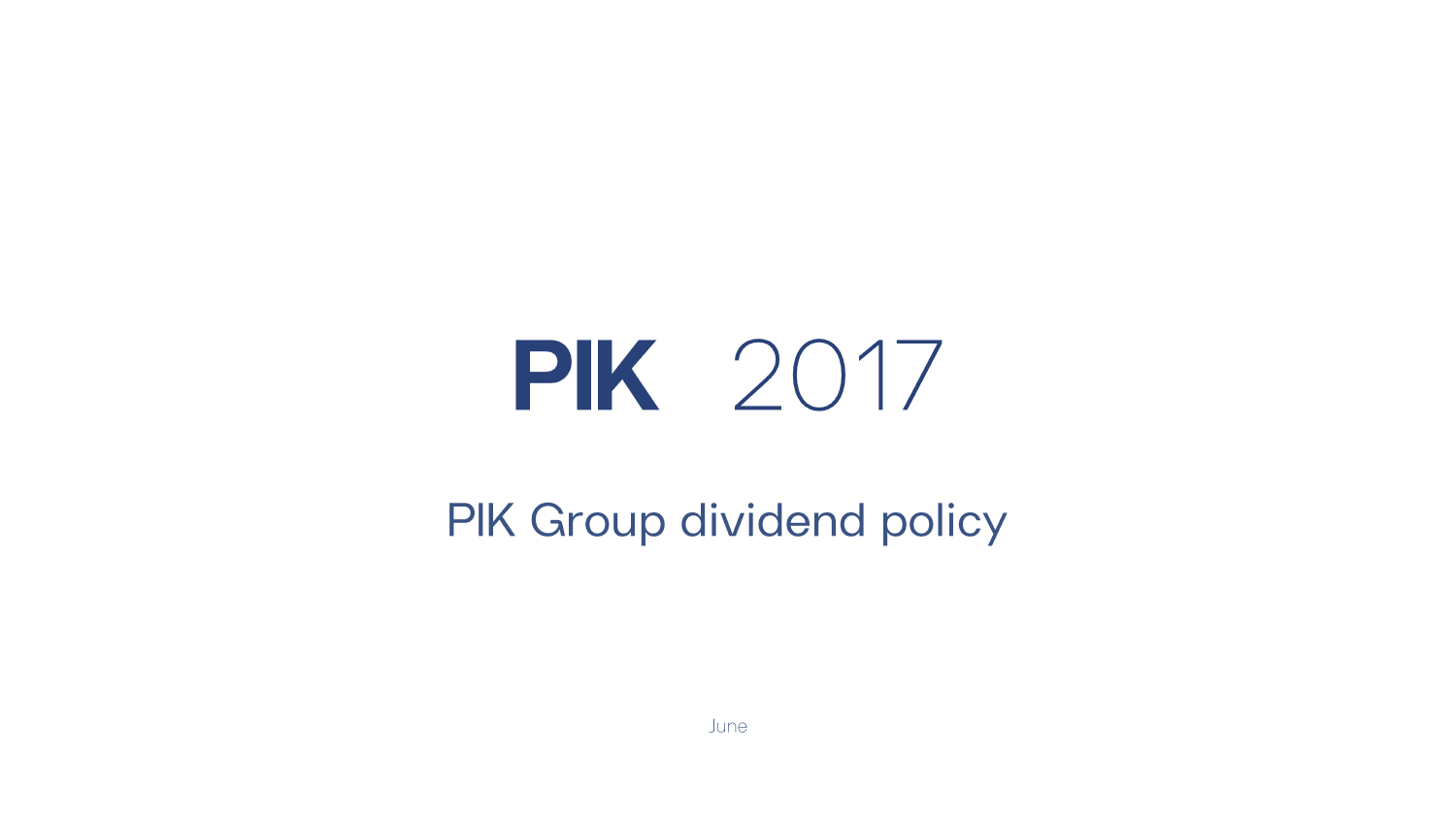### Reinforcing PIK Group's standing as a public company

## PIK Group adopts new dividend policy

- At least 30% of operating cash flow (OCF) based on consolidated IFRS financial statements  $\sim$
- $2.$ Semi-annual payments
- Takes effect from FY 2017 dividends  $\beta$
- When considering a dividend recommendation, the Board of Directors will strive to maximise the amount to be paid, 4. while taking into account the Company's cash requirements for debt repayments, compliance with covenants and capital expenditure

#### New dividend policy principles:

- Simplicity
- $\checkmark$  Transparency
- **Balance**
- Focus on shareholder value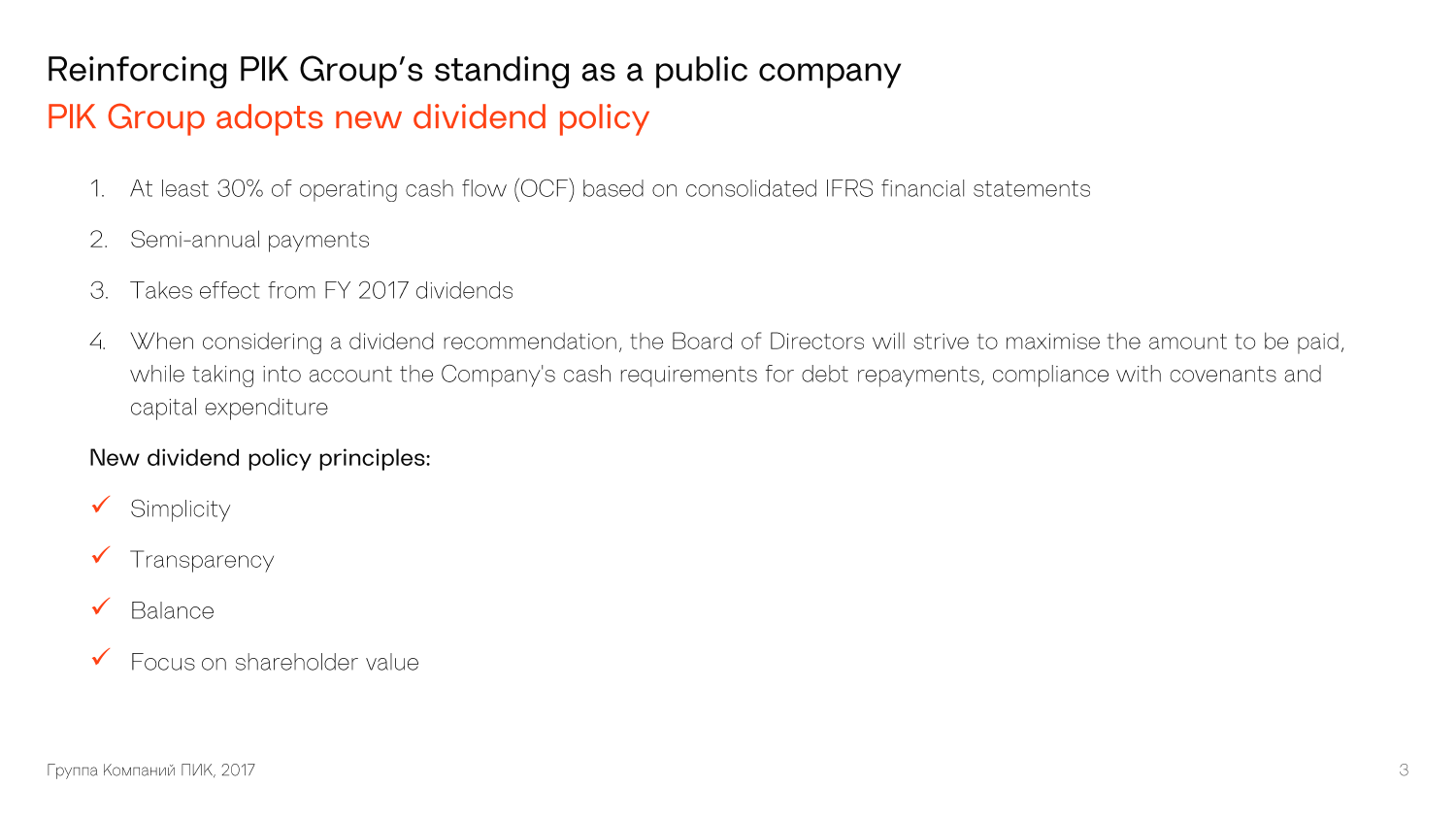Drivers behind new dividend policy

New dividend policy aimed at increasing the amount and frequency of dividend payments is a key step towards implementation of the new capital markets strategy

- The Company has adopted a formal dividend policy that uses a clear and transparent calculation method
- The new dividend policy best reflects the Company's performance in the period for which dividends are 2. being paid
- New dividend policy will systematize payments and allow investors to forecast future cash flows to 3. assess the credit quality of its debt instruments and dividend yields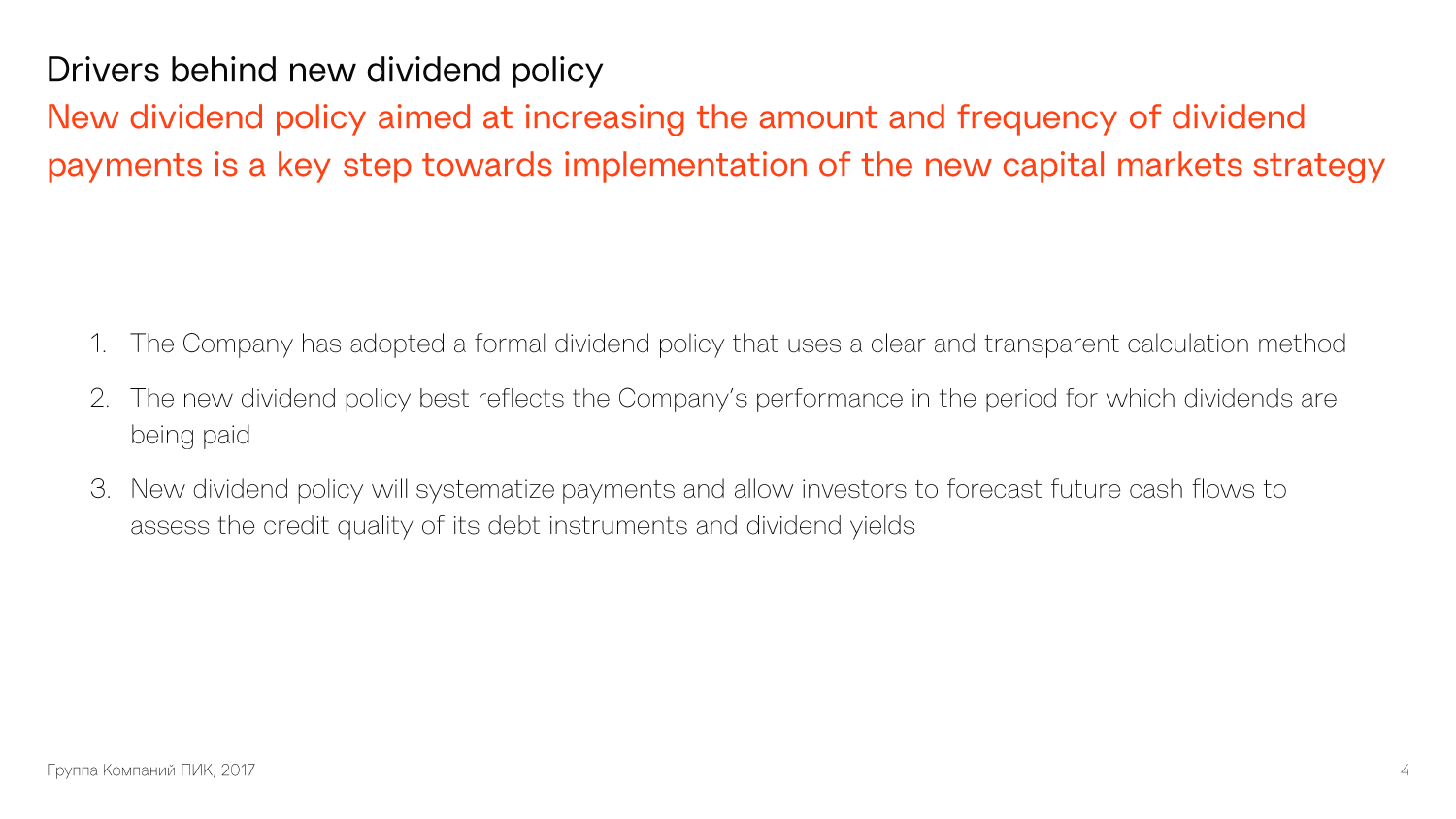New basis for calculating dividends

Operating cash flow – calculation basis for dividend payments



**PRECISION** – Operating cash flow is the best and the most fair indicator of company's performance and the quality of its income during a given period, and it eliminates non-cash items



**SIMPLICITY** – Calculating dividend payments as a percentage of OCF is simple and does not involve adjustments to net income that are usually difficult to forecast



**STANDARD MARKET PRACTICE** - A significant number of companies that have updated their dividend policies in the last 1-2 years have chosen to use EBITDA or cash flow as the calculation basis

**SECTOR-SPECIFIC** – Cash collections from pre-sales of real estate are immediately reflected in the cash flow, while they are only reflected in net income after the transfer of ownership rights (usually with a lag of 1.5-2 years)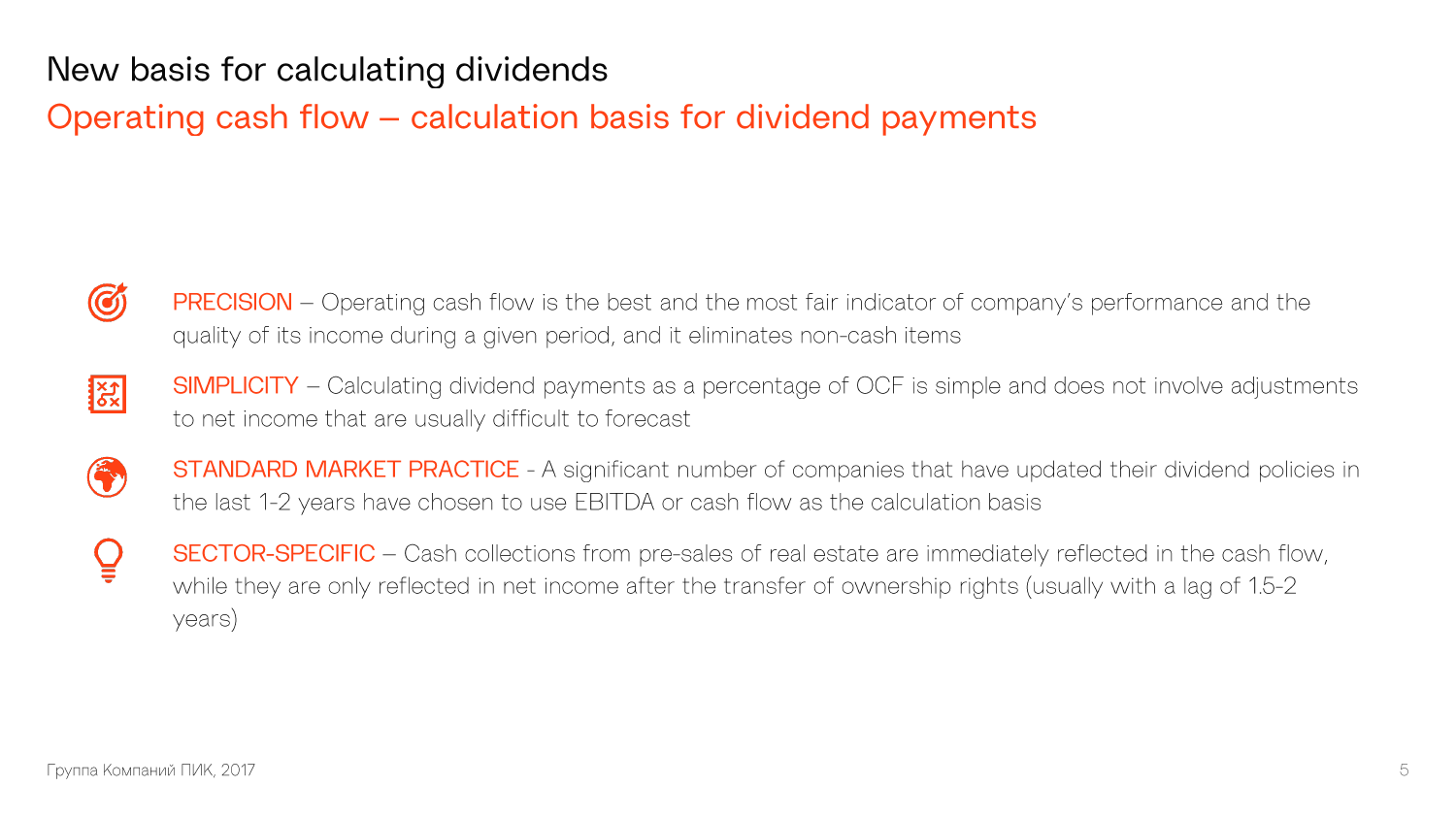Flexible scheme that adapts to needs of business Maximize dividend payments to support sustainable growth in shareholder value while adhering to specific requirements

- Cash requirements for debt repayments •
- Compliance with financial covenants
- Planned implementation of investment programme •

#### Flexible system for determining dividend payments:

- Balanced mechanism will ensure financial stability in case of challenging macroeconomic development
- This approach is increasingly used as a means to adapt to greater economic and political fluctuations
- Practice is widely used among Russian and foreign companies 3.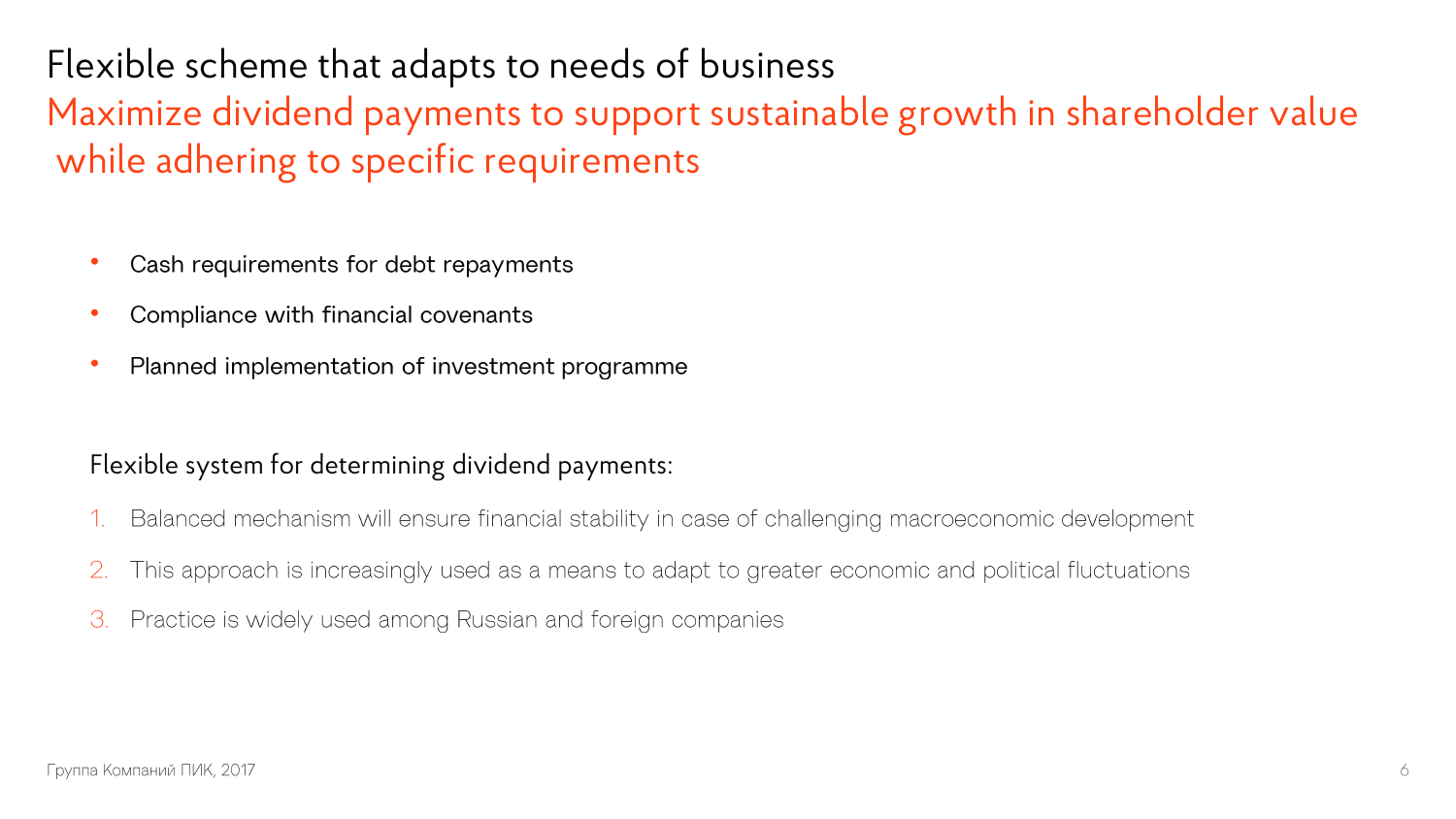# Key objectives of new capital markets strategy

## Objectives

- Consolidate trading in equity instruments on a single stock exchange
- Adopt new dividend policy aimed at increasing amount and frequency of dividend payments
- Optimize funding costs by maintaining regular presence on capital markets
- Enhance IR function to adhere to best-in-market practices and  $\mathcal{L}_{\mathcal{A}}$ strengthen investment community engagement
- Reinforce positions of PIK Group as a public company by boosting  $\mathbb{Z}$ liquidity in equity instruments